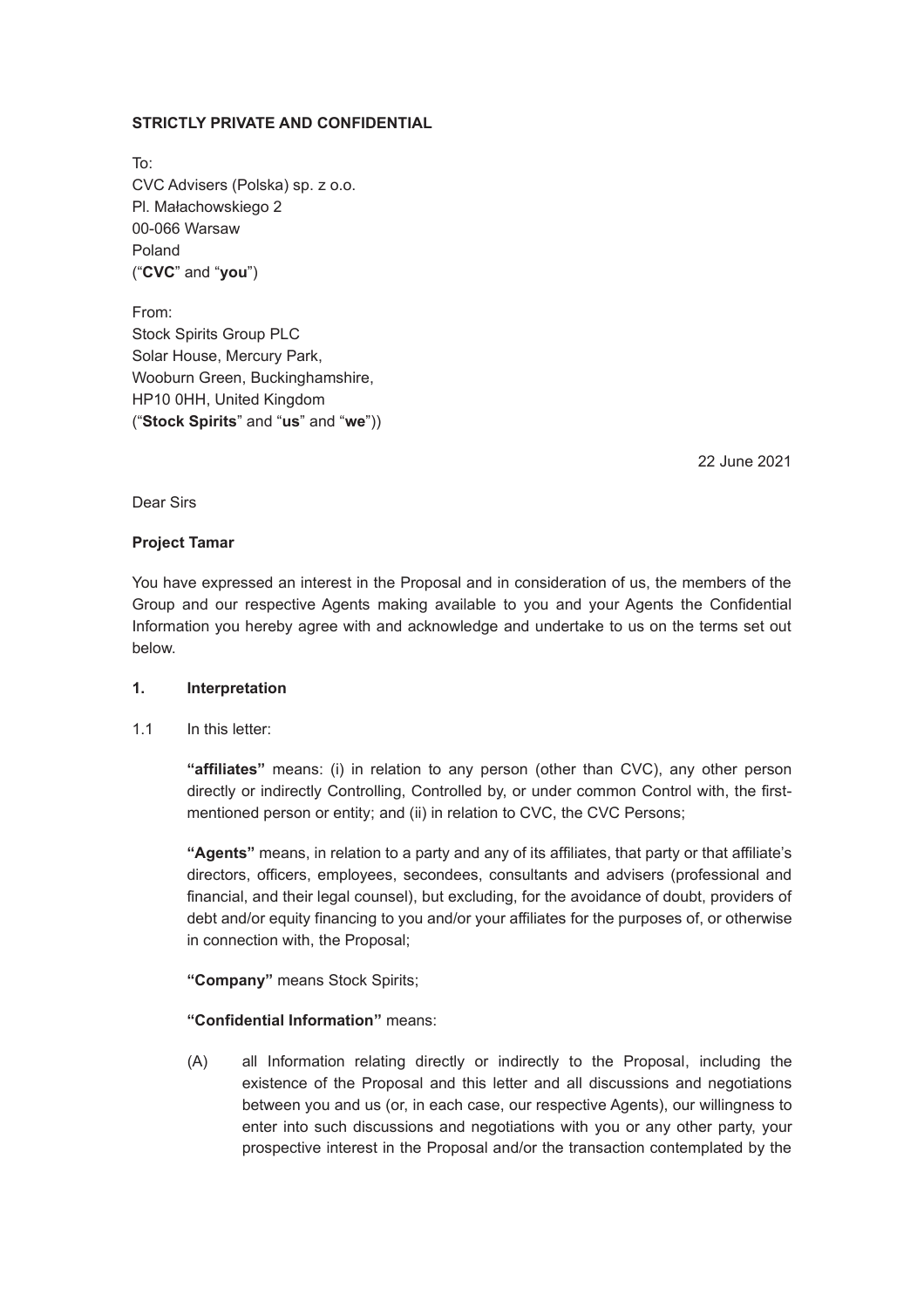Proposal and the terms and conditions of the Proposal discussed between you and us (or, in each case, our respective Agents); and

(B) all Information relating to any member of the Group including, without limitation, Information relating to the property, assets, business, trading practices, plans, proposals and/or trading prospects of any member of the Group,

in each case (as applicable), disclosed by or acquired in any way by you, your affiliates and/or your or their Agents (whether on or after the date of this letter) from us or on our behalf by any member of the Group or from any of our respective Agents and includes all copies of any such Information and Information prepared by you or your Agents which contains or otherwise reflects or is generated from such Information,

#### BUT EXCLUDING:

- (i) all Information that is in, or has (after disclosure to or acquisition by you or your Agents) entered, the public domain otherwise than: (a) as a direct or indirect consequence of any breach of any undertaking contained in or given pursuant to this letter; or (b) which you know to have been disclosed in breach of any duty of confidentiality owed to us or any member of the Group or our respective Agents;
- (ii) all Information that has been lawfully obtained by you, your affiliates or your or their Agents before it was disclosed by us, any of our affiliates or our and their respective Agents, provided that such Information is not known by you to be subject to any other duty of confidentiality owed to us or any member of the Group or our respective Agents; and
- (iii) all information which is independently created by you, your affiliates or your or their Agents without reference to any Confidential Information;

**"Control"** means when a person directly or indirectly holds or controls a majority of the voting rights of, or the right to appoint or remove a majority of the board of directors of, or the right to exercise a dominant influence over or otherwise control (by virtue of an undertaking's constitution or otherwise), another person and "**Controlled**" and "**Controlling**" shall be construed accordingly;

**"Data Breach"** means a breach of security leading to the accidental or unlawful destruction, loss, alteration, unauthorised disclosure of, or access to, the Personal Data transmitted, stored or otherwise processed;

**"Data Protection Law"** means any applicable data protection and privacy laws, regulations and other similar instruments in any jurisdiction;

**"Group"** means the Company and its subsidiary undertakings, associated undertakings and joint ventures from time to time (subsidiary undertaking, associated undertaking and joint venture each having the meaning ascribed to it in the Companies Act 2006 and Schedule 6 of The Large and Medium-sized Companies and Groups (Accounts and Reports) Regulations 2008 respectively (but for this purpose ignoring paragraph 19(1)(b) of Schedule 6 of those Regulations));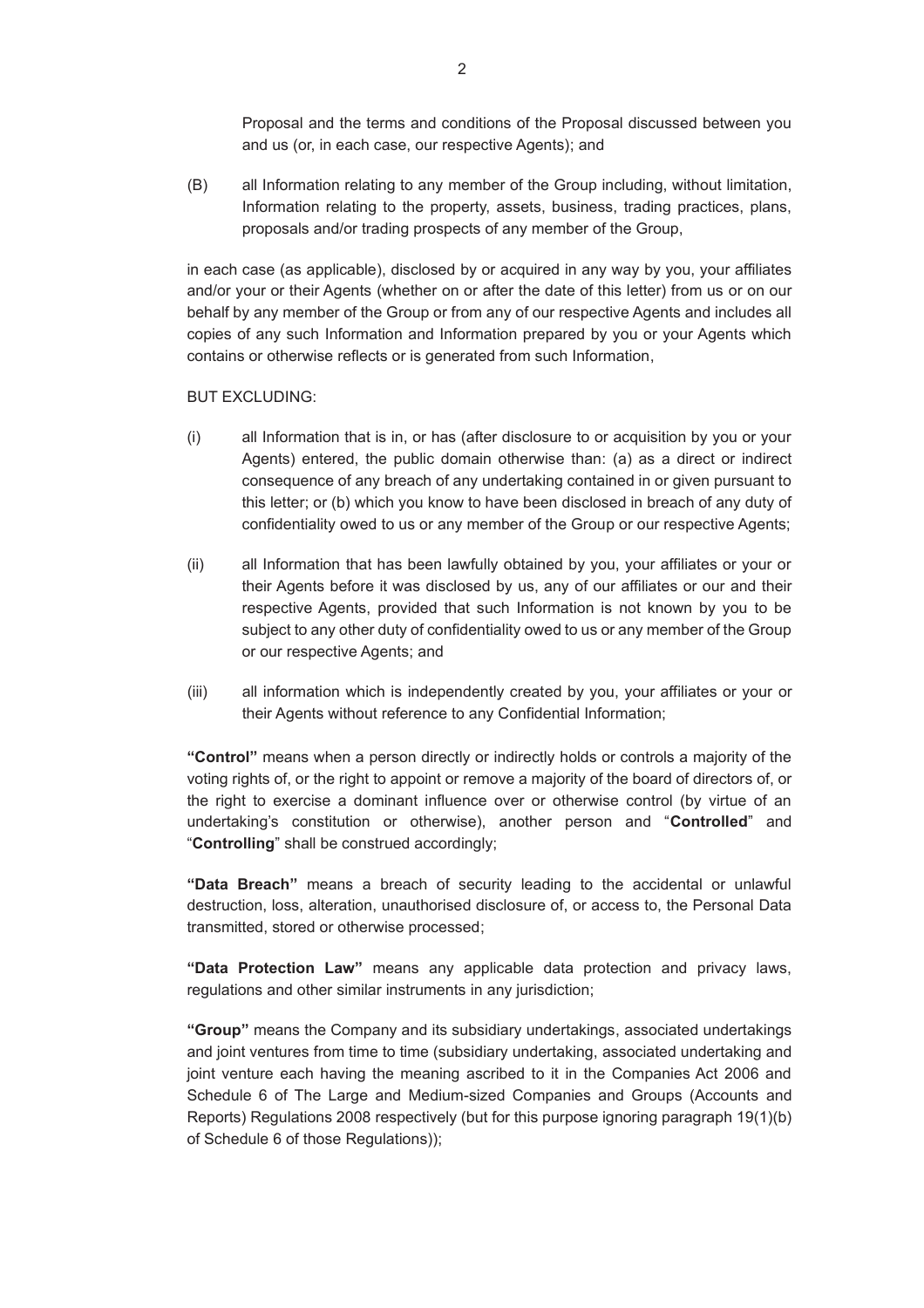**"Information"** means all information of whatever nature and in whatever form including, without limitation, in writing, orally, electronically and in a visual or machine-readable medium including digital form;

"**Newco**" means a newly incorporated company to be invested in by the CVC Funds in connection with the Proposal;

"**Panel**" means the UK Panel on Takeovers and Mergers;

"**parties**" means the parties to this letter;

**"person"** includes a reference to an individual, a body corporate, government body, association or partnership;

**"Personal Data"** means any personal data (as defined under Data Protection Law in the UK) that is disclosed by or acquired in any way (and whether on or after the date of this letter) from us or any member of the Group or from any of our respective Agents and includes all copies of any such personal data prepared by you or your Agents which contains such personal data;

**"Proposal"** means the proposed acquisition by Newco of the entire issued and to be issued share capital of the Company, whether by a takeover offer or a scheme of arrangement (in each case, as defined in the Companies Act 2006);

"**securities**" means any shares or security in the capital of the relevant company, any option to acquire any such share or security and any derivative relating to, or any rights whatsoever in respect of, any such share or securities;

"**UK MAR**" means the Market Abuse Regulation (EU) No 596/2014 in such form as incorporated into the law of England and Wales, Scotland and Northern Ireland by the European Union (Withdrawal) Act 2018 and as amended, consolidated, re-enacted or replaced under domestic law from time to time;

"**CVC Funds**" means any funds or vehicles advised by CVC and/or its affiliates; and

"**CVC Persons**" means a person that directly, or indirectly, controls or is controlled by, or is under common control with CVC, and also includes Newco and the CVC Funds, in each case, provided they receive Confidential Information in connection with the Proposal, but excludes: (i) CVC Credit Partners Group Holding Foundation and each of its subsidiaries from time to time and (ii) portfolio companies in which any CVC Fund holds an interest or investment (the entities in (i) and (ii) being "**Excluded Entities**"), although if CVC discloses any Confidential Information to an Excluded Entity or the Excluded Entity receives Confidential Information on CVC's behalf, that Excluded Entity shall, from such time, be deemed to be a CVC Person for all purposes hereunder.

1.2 The obligations expressed to be undertaken by you are obligations you owe to us and to each member of the Group.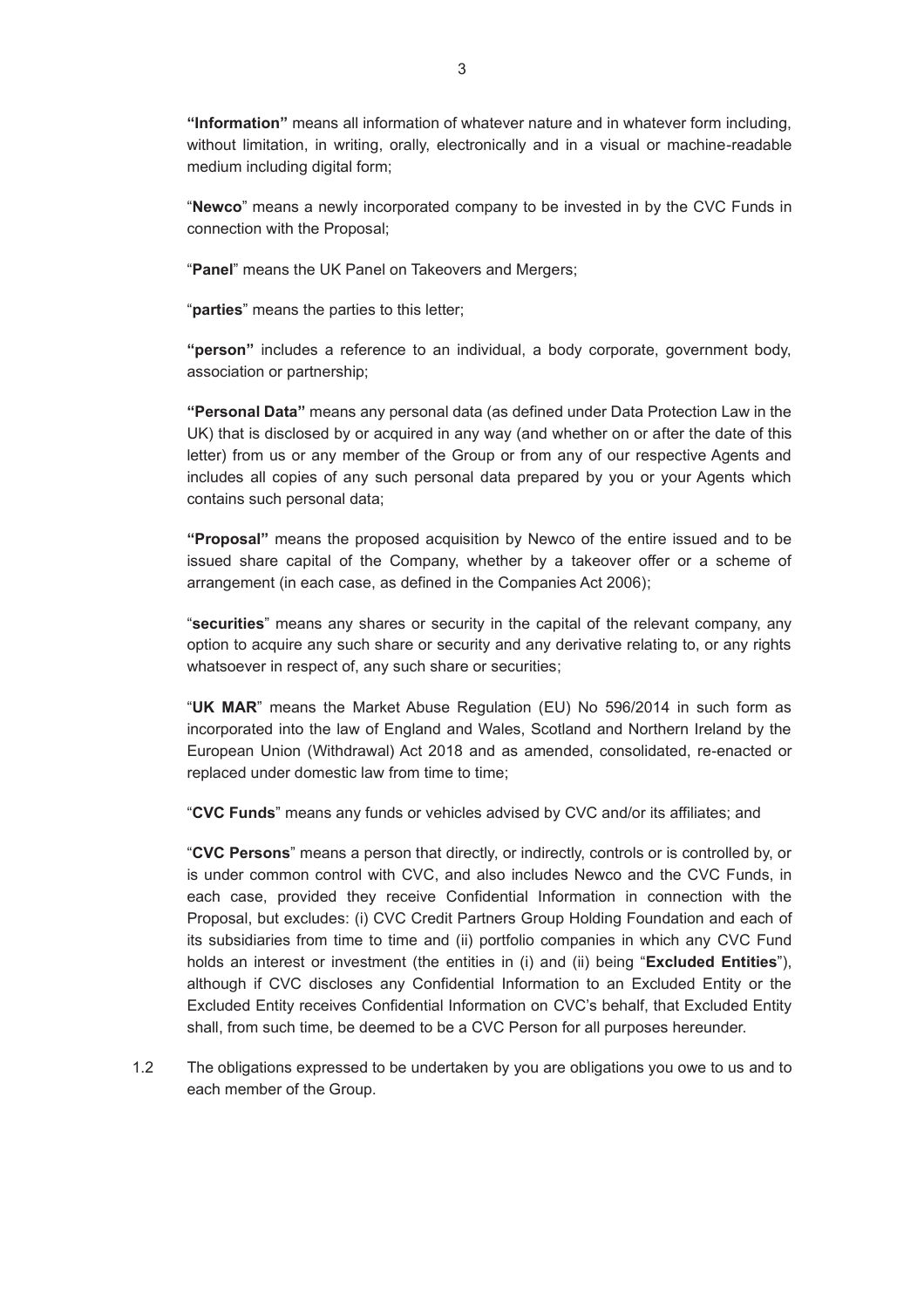## **2. Confidential Information**

- 2.1 You will treat and keep all Confidential Information as secret and confidential and will not, without our prior written consent, directly or indirectly communicate or disclose (whether in writing or orally or in any other manner) Confidential Information to any other person other than as provided in paragraph 3. You will ensure that the Confidential Information is protected with the same security measures and degree of care that would apply to your own confidential information and in any case no less than reasonable measures and a reasonable degree of care.
- 2.2 You will not use any Confidential Information for any purpose (including, but not limited to, any competitive or commercial purpose) other than for the purpose of formulating, evaluating, negotiating or implementing the Proposal.
- 2.3 You will not make, or permit or procure to be made, any copies in any form of the Confidential Information except: (a) for the purpose of supplying Confidential Information to persons to whom disclosure of Confidential Information is expressly permitted by this letter; or (b) with our prior written consent.
- 2.4 Subject to paragraph 2.5, we shall not, without prior written consent from you, disclose the identity of any CVC Person as a potential offeror to any third party other than our affiliates, and our and their Agents, prior to the release of any announcement publicly identifying such CVC Person as such. We shall direct our affiliates and our and their Agents not to make any onward disclosure of the identity of any CVC Person as a potential offeror, and we shall be responsible to you if any of our affiliates and our and their Agents disclose such information to any person to whom we would not be permitted to disclose such information under the terms of this paragraph 2.4.
- 2.5 Nothing in paragraph 2.4 shall operate to restrict us, our affiliates and our and their Agents from making any disclosures which are required by law or the rules of any applicable regulatory, governmental or supervisory organisation, including, without limitation, the Panel.

## **3. Exceptions and restrictions**

- 3.1 The restrictions in paragraph 2.1 do not apply to the disclosure of Confidential Information:
	- (A) to your affiliates, and to your and your affiliates' Agents, in each case, who strictly need to receive and consider Confidential Information for the purposes of formulating, evaluating, negotiating and/or implementing the Proposal;
	- (B) to the following providers or prospective providers of debt financing to you and/or Newco:
		- (i) Citibank;
		- (ii) Deutsche Bank;
		- (iii) Goldman Sachs;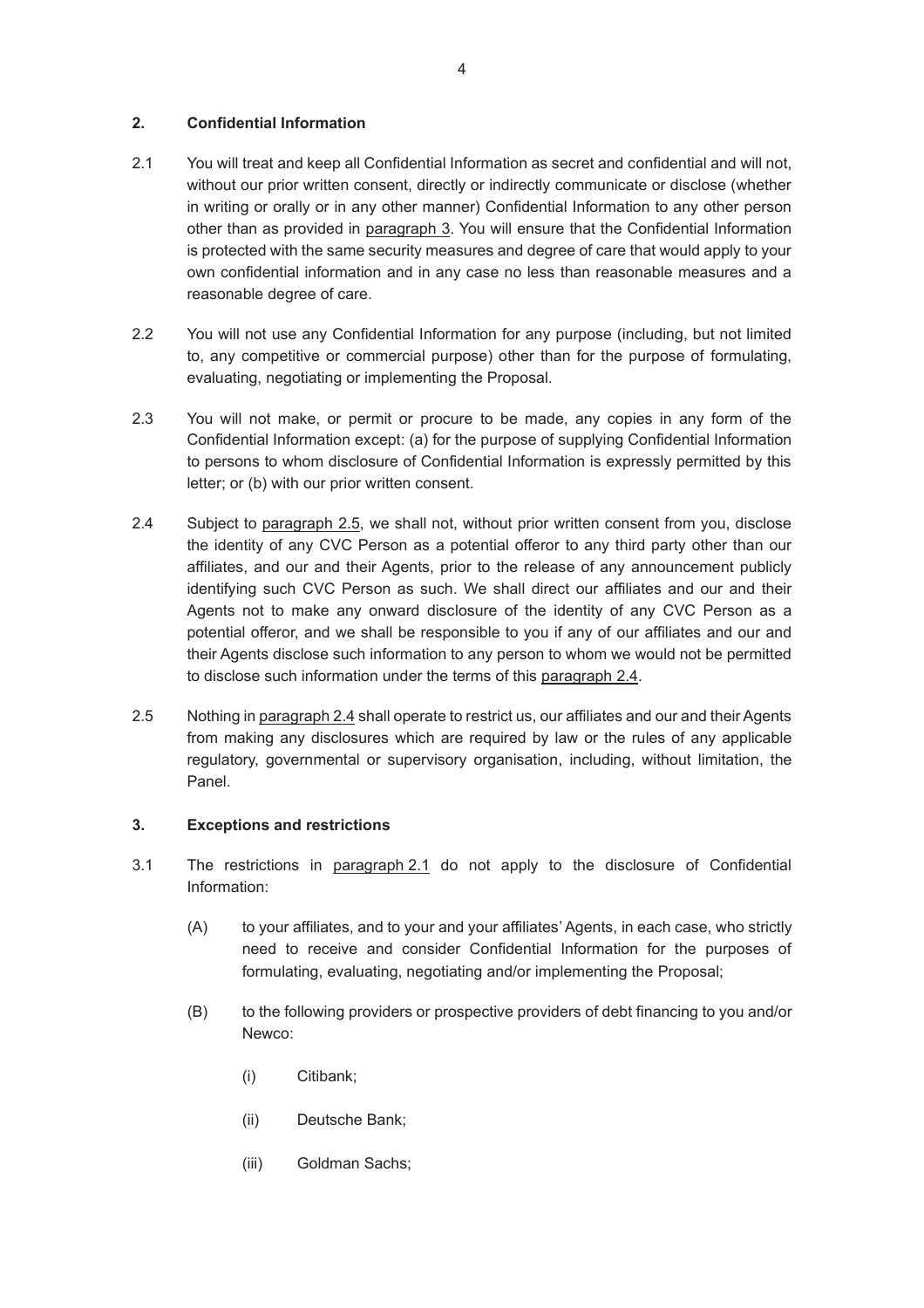- (iv) ING Group;
- (v) BNP Paribas; and
- (vi) UniCredit,

or to any other provider or prospective provider of debt financing to you and/or Newco in respect of whom our prior written consent is obtained prior to the disclosure of any Confidential Information to such provider of debt financing, together with their Agents, in each case, who strictly need to receive and consider the Confidential Information for the purposes of formulating, evaluating, negotiating and/or implementing the Proposal and its financing:

- (C) to any provider or prospective provider of equity financing in respect of whom our prior written consent is obtained prior to the disclosure of any Confidential Information, together with their Agents, in each case, who strictly need to receive and consider the Confidential Information for the purposes of evaluating the Proposal; and
- (D) which is required to be disclosed by applicable law, regulation or by the order, decree or request of a dispute forum of competent jurisdiction or required or requested by the rules of any applicable regulatory, governmental, stock exchange or supervisory organisation (to which Stock Spirits or CVC is subject), including, without limitation, the Panel (but subject to paragraph 5).

Save as set out in paragraph 3.1(C), you shall not be permitted to disclose Confidential Information to any providers or potential providers of equity financing for the purposes of the Proposal (whether such persons are providing or potentially providing equity finance to Newco and/or any CVC Person).

- 3.2 You will ensure that where Personal Data is disclosed by you under paragraphs 3.1(A) to 3.1(C) of this letter, disclosure of Personal Data is limited to those persons who need access to the Personal Data to assess the Proposal and that access will only be granted to such part or parts of the Personal Data as is strictly necessary in relation to that person's particular duties in assessing the Proposal.
- 3.3 You will:
	- (A) provide each person (excluding the CVC Persons and your and their Agents) to whom any Confidential Information is disclosed by you in accordance with paragraph  $3.1(A)$  to  $3.1(C)$  with a copy of this letter;
	- (B) direct that each person to whom any Confidential Information is disclosed by you in accordance with paragraph 3.1(A) to 3.1(C) observes the obligations under this letter which apply to you as if such person were a party to this letter and had undertaken the same obligations as are undertaken by you (save that the provisions of paragraphs 5.2 to 5.5 and paragraphs 7.2 to 7.3 shall not apply to your external advisers and providers of finance); and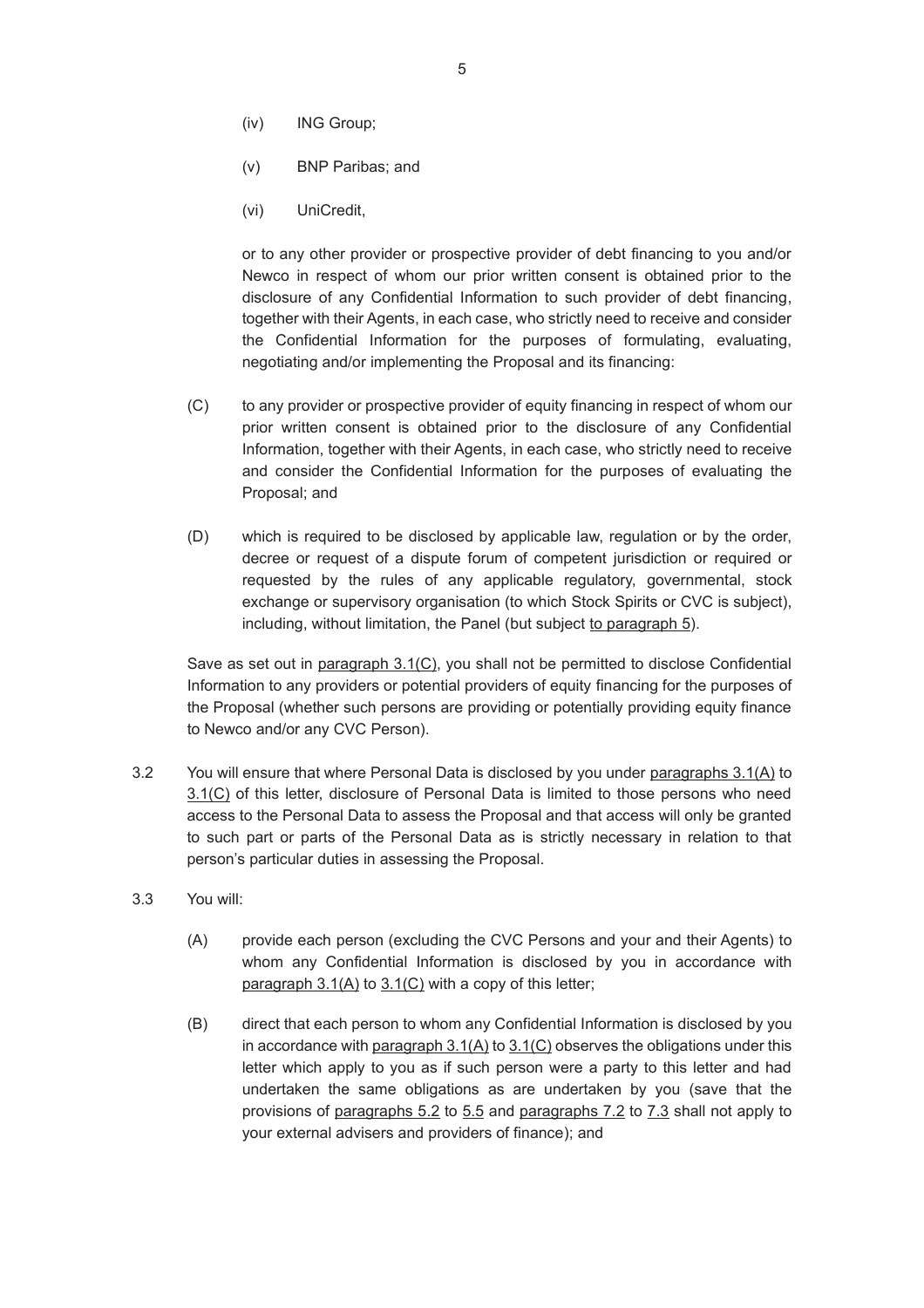- (C) ensure each person granted access to Personal Data under paragraph 3.1(A) to 3.1(C) is aware of your duties and his, her or its duties under Data Protection Law and under this letter with respect to the Personal Data.
- 3.4 You will be responsible for any breach of the applicable terms of this letter by any person to whom you disclose Confidential Information and/or Personal Data under this paragraph 3.

# **4. Records and return of Confidential Information**

You will, upon receipt of a written request from us:

- (A) as soon as reasonably practicable, destroy or return at your option to us all hard copy documents and all other materials which are in a form reasonably capable of delivery containing or reflecting any Confidential Information and all copies thereof which have been made by or on behalf of you, your affiliates and your and your affiliates' Agents (except external advisers and providers of finance), other than your, your affiliates and your and your affiliates' Agents own proprietary Information which you or they will destroy; and
- (B) ensure that where Confidential Information has not been returned or destroyed under paragraph (A) above, no step will be taken to access or recover such Confidential Information from any computer, word-processor, telephone or other device containing such information or which is otherwise stored or held in electronic, digital or other machine readable form. You will continue to hold such Confidential Information in the same way as you keep your own information secure and confidential.

Notwithstanding the obligations in this paragraph, you and your affiliates (and your and their Agents) will be entitled to retain such copies of such Information: (i) to the extent required by law, regulation or the rules of any applicable governmental, regulatory or supervisory authority or stock exchange, including the rules of a professional body or in order to comply with bona fide internal compliance or audit policies or procedures or insurance policies; or (ii) contained in any electronic file created pursuant to any routine back-up or archiving procedure, and such Information will be held in the same way as you keep your own (or your Agents keep their own) information secure and confidential.

## **5. Announcements and disclosure**

- 5.1 Subject to paragraphs 5.2, and other than as provided by paragraph 3.1(B), you will not make, or permit or procure to be made or solicit or assist any other person to make, any announcement or disclosure of any Confidential Information, including your prospective interest in the Proposal and/or the transaction contemplated by the Proposal, without our prior written consent.
- 5.2 If you become (or it is reasonably likely that you will become) compelled by law, regulation or the rules of any applicable regulatory, governmental or supervisory organisation to whose jurisdiction you are subject, to disclose any Confidential Information, you will, where reasonably practicable and to the extent permitted by law, regulation or any such rules, notify us as soon as reasonably practicable so that we may seek any appropriate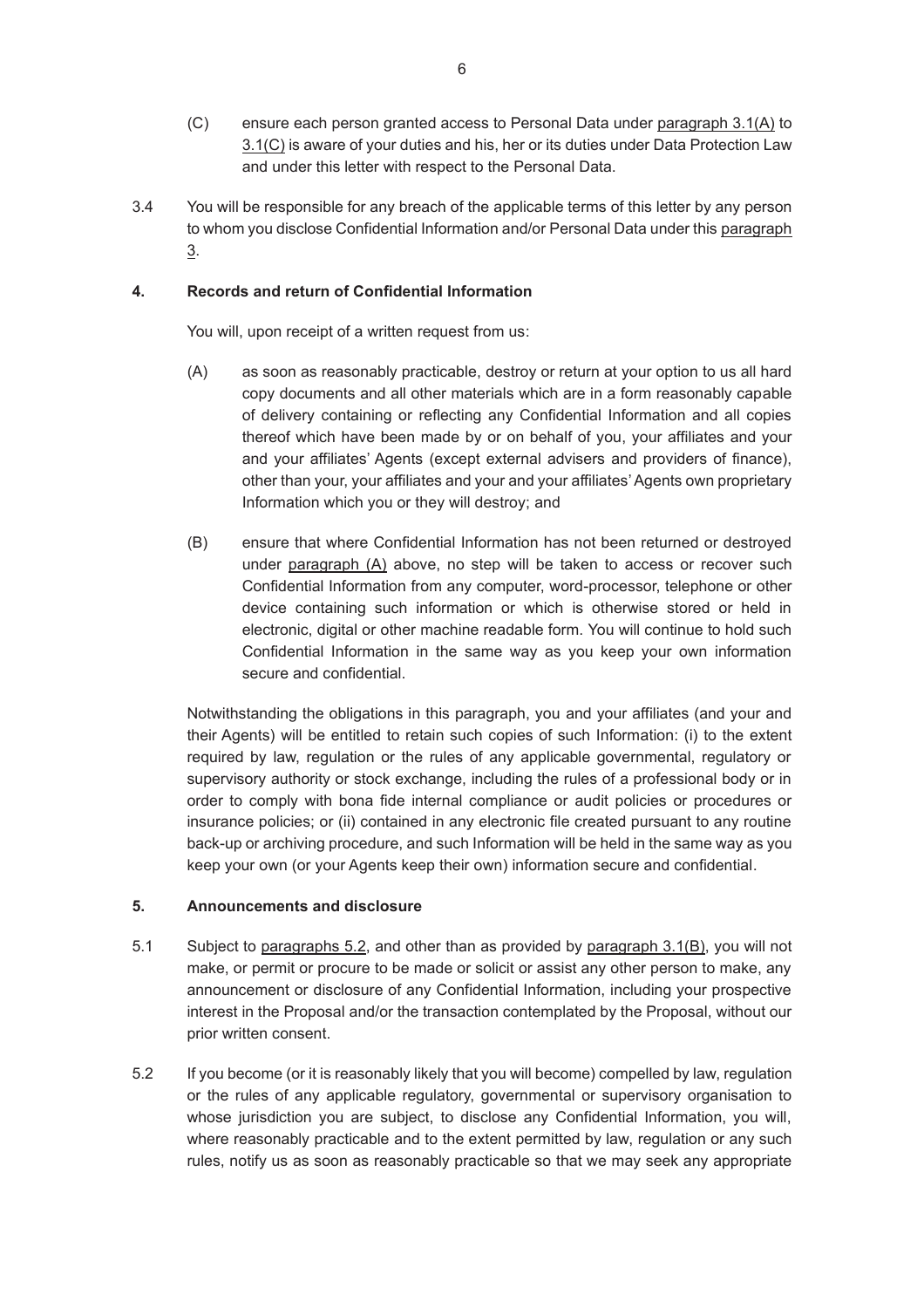means to prevent or minimise that disclosure and you will co-operate with us and take such steps as we may reasonably require for that purpose.

- 5.3 Where you make disclosure of Confidential Information under paragraph 5.2, the disclosure will (where reasonably practicable and to the extent permitted by law or regulation) be made only after prompt consultation with us and after taking into account our reasonable requirements as to its timing, content and manner of making.
- 5.4 Where, in accordance with paragraph 5.2, you are not permitted to consult with us before disclosure is made or it is not reasonably practicable, you will, to the extent permitted by law or regulation, inform us of the circumstances, timing, content and manner of making of the disclosure promptly after such disclosure has been made.
- 5.5 You will, to the extent permitted by law or regulation, notify us as soon as reasonably practicable of the full circumstances of any breach, or threatened breach, of this letter upon becoming aware of such breach or threatened breach.
- 5.6 Any notification required pursuant to this letter should be made immediately to:

or such other person or contact numbers as you may be notified in writing from time to time.

Weatherley by telephone (07593 656787) or email (steve.weatherley@stockspirts.com); and (ii) Richard Smith by telephone (07581 066449) or email

# **6. Personal Data**

- 6.1 You acknowledge that Confidential Information may include Personal Data, the handling or processing or transfer of which may be subject to the requirements of Data Protection Law. Without limitation to any other term of this letter, in relation to the Personal Data, you will:
	- (A) comply with all relevant provisions of Data Protection Law to which you are subject;
	- (B) notify us of a Data Breach as soon as reasonably practicable of becoming aware of it; and
	- (C) notify us as soon as reasonably practicable of receipt by you of any communication: (a) which relates to your or our compliance with Data Protection Law in respect of the Personal Data; or (b) from any individual whose Personal Data you or your Agents process or from any person acting on behalf of such individual.

## **7. Approaches to us, members of the Group and others**

- 7.1 You agree that:
	- (A) you will only make contact in connection with the Proposal with our chairman, chief executive officer, chief financial officer and our advisers at J.P. Morgan Cazenove, Numis Securities Limited and Slaughter and May together with such other people who may from time to time be notified to you by us in writing; and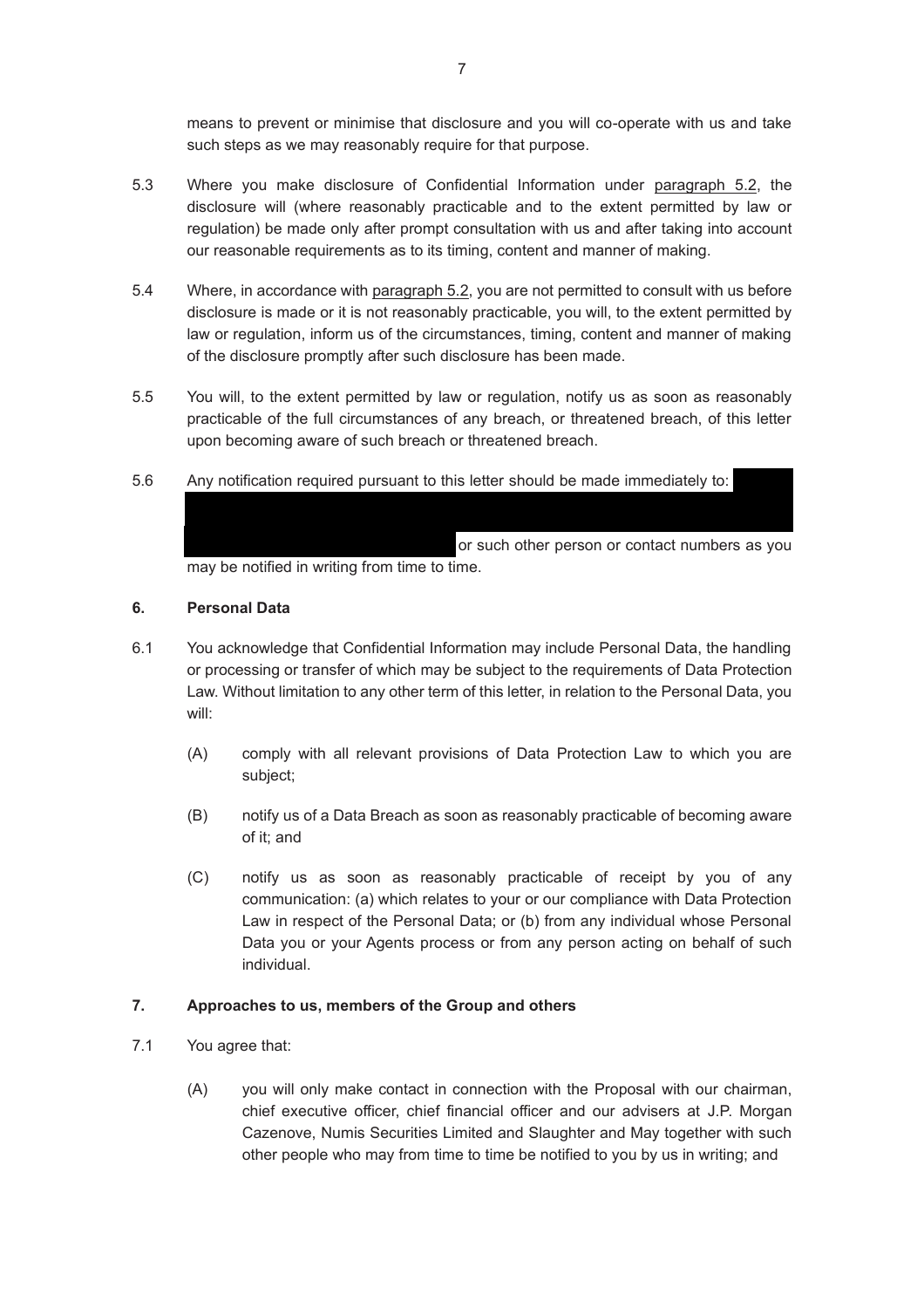(B) without prejudice to paragraph 7.1(A), you will not, without our prior written consent, directly or indirectly initiate or engage in or have any contact of any kind whatsoever in relation to the Proposal with: (i) any director, officer, employee, consultant, agent, banker or professional adviser (save as provided in paragraph 7.1(A) above) of the Group; or (ii) any client, customer, supplier, joint venture partner, distributor, debtor, contractors, sub-contractors, landlords or tenants of the Group,

except, in each case, where: (i) such contact is made in the ordinary course of business without use of the Confidential Information; and (ii) where such contact is made in the course of conducting commercial or market due diligence in connection with the Proposal on a no-names basis without the use of Confidential Information.

- 7.2 You represent and warrant that, as at the date of this letter, you have not made any approach to or contact with, or engaged in any discussions or communications with, the shareholders of the Company in relation to the Proposal.
- 7.3 Subject to paragraph 7.3, during the period of 12 months from the date of this letter, you and your affiliates (and your and their Agents, except external advisers and providers of debt finance) will not directly or indirectly solicit, endeavour to entice away or offer to employ or to enter into any contract for services with any person who is at any time during the negotiations relating to the Proposal employed by us or any member of the Group in a senior capacity, whether or not that person would commit any breach of his or her contract by ceasing to work for us or the member of the Group concerned.
- 7.4 Nothing in paragraph 7.1(B) will prevent the employment of any person recruited solely through unsolicited approaches, the placing of a public advertisement or through an employment agency (provided that neither you nor your affiliates encouraged the agency to approach the relevant individual).
- 7.5 You undertake that you will not at any time, without our prior written consent, enter into any discussions or negotiations with or disclose any Confidential Information to another potential bidder in relation to the Proposal.

## **8. Duration**

The obligations under this letter will expire on the earlier of: (i) successful completion of the Proposal; and (ii) 18 months from the date of this letter except where expressly provided otherwise in the terms of this letter.

#### **9. Costs**

You confirm that you, your affiliates, your and your affiliates' Agents will each be responsible for your or their own costs whether incurred by yourselves or your Agents in considering or pursuing the Proposal (whether or not it proceeds) and in complying with the terms of this letter.

#### **10. No Representations**

You acknowledge that no responsibility is accepted, and no representation, undertaking or warranty is made or given, in either case expressly or impliedly, by us or by any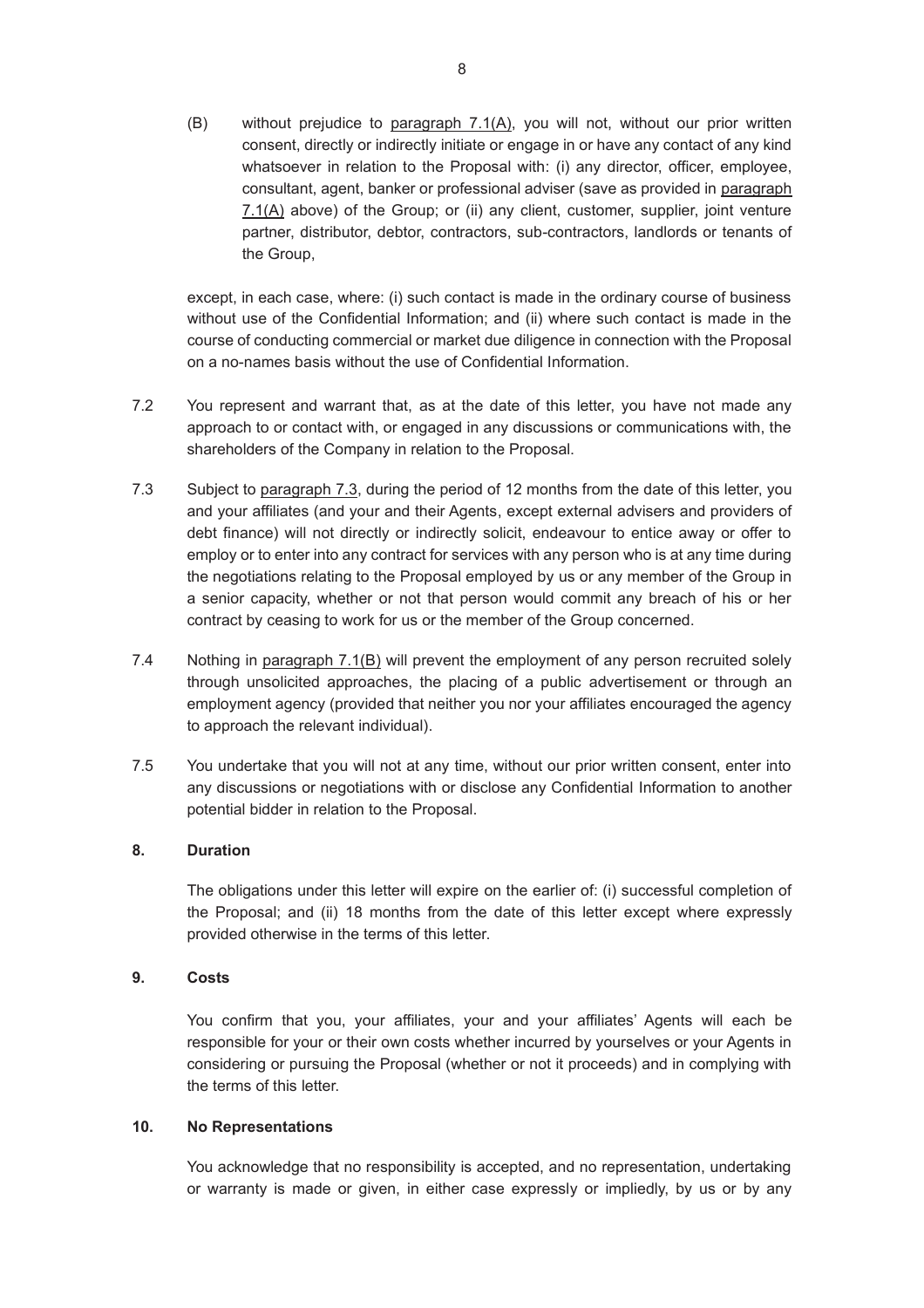member of the Group or our respective Agents as to the accuracy or completeness of the Confidential Information or any other Information supplied or as to the reasonableness of any assumptions on which any of the same is based or the use of any of the same. You further acknowledge that you will be responsible for making your own decisions on the Confidential Information and the Proposal. Accordingly, you agree that neither we nor any member of the Group nor our respective Agents will be liable for any direct loss, indirect or consequential loss or damage suffered by any person resulting from the use of the Confidential Information or any other Information supplied, or for any opinions expressed by any of them, or any errors, omissions or misstatements made by any of them in connection with the Proposal. You agree that you will not place any reliance on any statement, representation, warranty or covenant (written, oral or in any other media) made by us or any member of the Group or our respective Agents in connection with the Confidential Information, the Proposal or any other matter contemplated hereby. Each statement in this paragraph is made subject to the terms of any definitive written agreement or agreements entered into between the parties relating to the Proposal and has no application in the case of fraud.

## **11. Insider dealing and market abuse**

You acknowledge and agree that:

- (A) the Confidential Information is provided to you in confidence and you will not engage in any behaviour while in possession of the Confidential Information which would amount to market abuse for the purposes of, or is otherwise prohibited under, UK MAR; and
- (B) the Proposal and some or all of the Confidential Information may constitute inside information for the purposes of the Criminal Justice Act 1993 ("**CJA**") and accordingly by receiving such Confidential Information you may become an 'insider'. You consent to being made an insider by virtue of receiving the Confidential Information and acknowledge that, subject to and in accordance with applicable law, you may not deal in securities that are price-affected securities (as defined in the CJA) in relation to any such inside information, encourage another person to deal in price-affected securities or disclose the information except as permitted by the CJA before the Confidential Information has been made public.

## **12. Contracts (Rights of Third Parties) Act 1999**

- 12.1 The provisions of this letter confer benefits on the persons specifically referred to in paragraph 1.2 (each, a "**Third Party**") and, subject to the remaining terms of this paragraph 12, are intended to be enforceable by each Third Party by virtue of the Contracts (Rights of Third Parties) Act 1999.
- 12.2 Notwithstanding paragraph 12.1 of this letter, this letter may be rescinded or varied in any way and at any time without the consent of any Third Party.

#### **13. General**

13.1 This letter constitutes the entire agreement and understanding of the parties as at the date of this letter and it supersedes any previous agreement, draft agreement,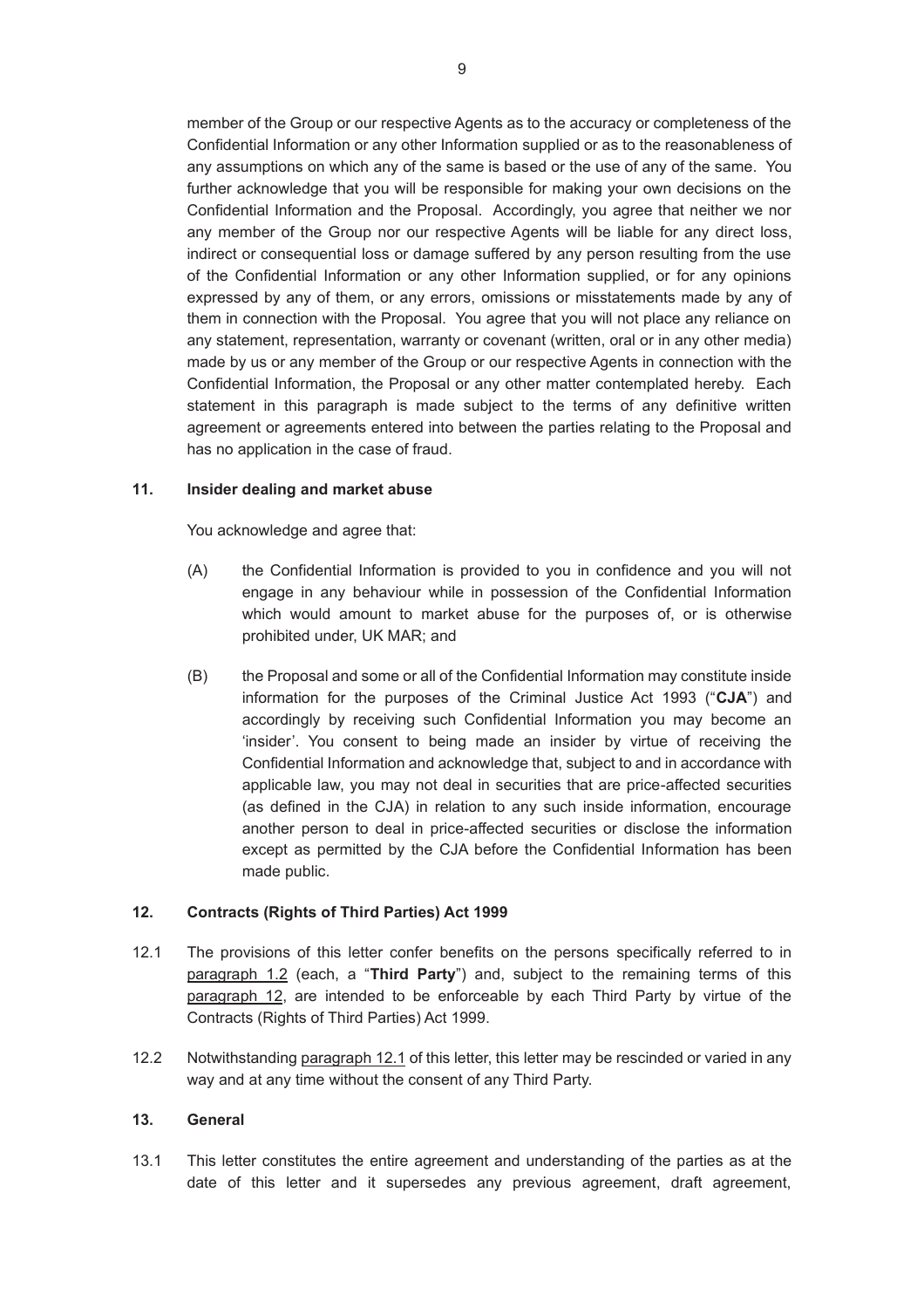arrangement or understanding (whether in writing or not) between the parties relating to the subject matter of this letter.

- 13.2 No variation of this letter shall be effective unless it is in writing and signed by, or on behalf of, each of the parties.
- 13.3 You acknowledge and agree that damages alone may not be an adequate remedy for any breach of this letter and/or breach of confidence. Accordingly, we may be entitled to the remedies of injunction, specific performance and other equitable relief for any threatened or actual breach of this letter and/or breach of confidence.
- 13.4 No failure or delay in exercising any right, power or privilege under this letter will operate as a waiver of it, nor will any single or partial exercise of it preclude any further exercise or the exercise of any right, power or privilege under this letter or otherwise. No modification to this letter or any waiver granted by us, any member of the Group or our respective Agents in respect of any action taken by you will be effective unless agreed in writing by us.
- 13.5 To the extent that any Confidential Information is covered or protected by privilege, then disclosing such Information to you or otherwise permitting disclosure of it does not constitute a waiver of privilege or any other rights which we or any member of the Group or our respective Agents may have in respect of such Confidential Information.
- 13.6 The rights, powers and remedies provided in this letter are cumulative and not exclusive of any rights, powers and remedies provided by law.
- 13.7 This letter will enure to the benefit of, and be enforceable by, our successors and assigns and you agree to procure that its terms are observed by any successors and assigns of your business or interests or any part thereof as if they had been party to this letter. You acknowledge and agree that we may assign the benefit of this letter in whole or in part to any person(s) who purchase all or part of the Company or its assets, provided that we notify you of such assignment.
- 13.8 You acknowledge and agree that no right or licence is granted to you in relation to the Confidential Information except as expressly set forth in this letter.
- 13.9 The provisions of this letter will be severable in the event that any of the provisions hereof are held by a court of competent jurisdiction to be invalid, void or otherwise unenforceable, and the remaining provisions will remain enforceable to the fullest extent permitted by law.
- 13.10 Any consent to be given by us under the terms of this letter may be given on such terms as we determine or may not be given.
- 13.11 This letter may be executed in any number of counterparts and by the parties to it on separate counterparts, but will not be effective until each party has executed at least one counterpart. Each counterpart will constitute an original of this letter, but all the counterparts will together constitute but one and the same instrument.
- 13.12 This letter is to be governed by, and construed in accordance with, English law. Except as otherwise agreed, any matter claim or dispute arising out of or in connection with this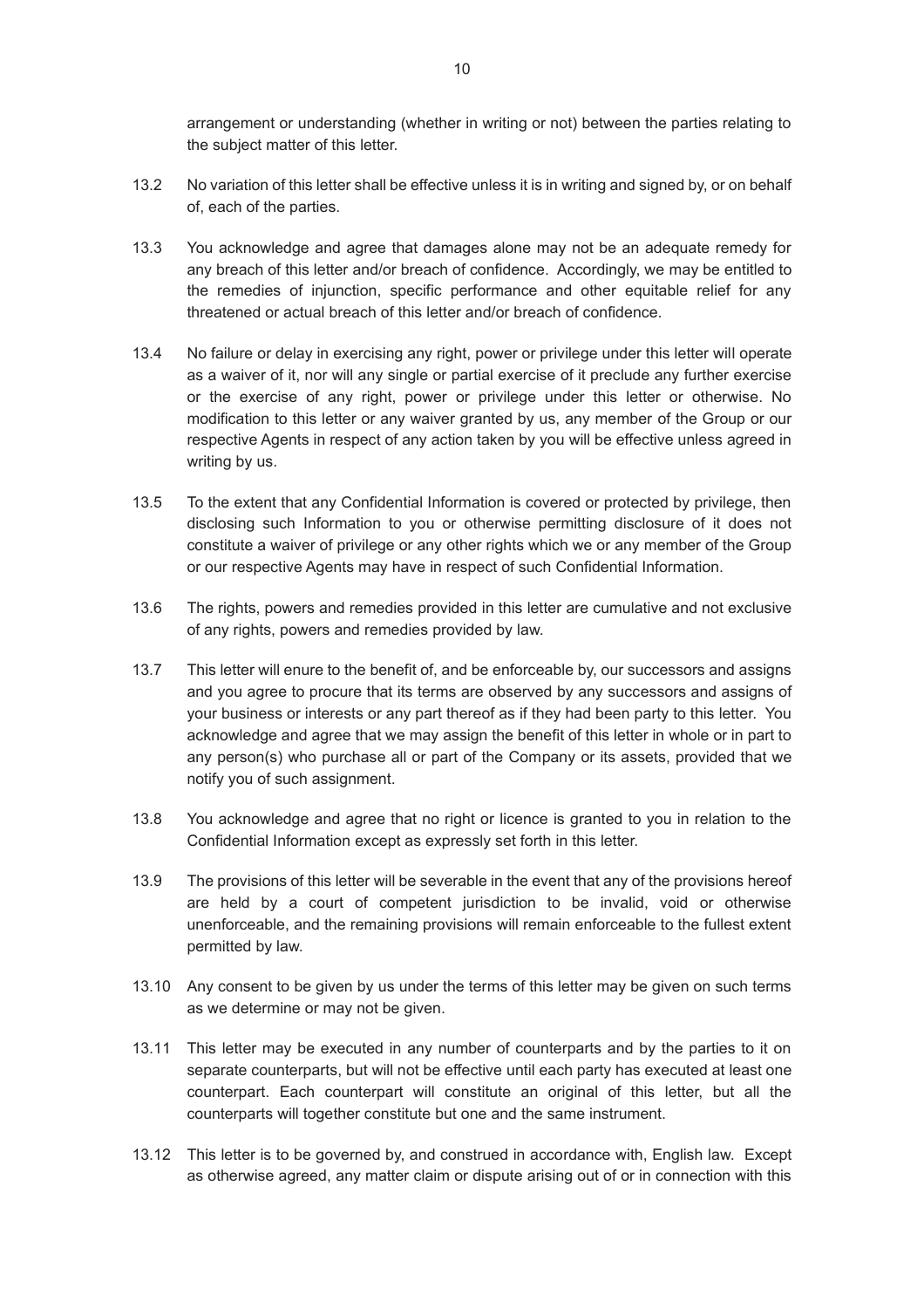letter, whether contractual or non-contractual, and the relationship between the parties and the conduct of any negotiations in relation to the Proposal are to be governed by and determined in accordance with English law. Each party hereby irrevocably submits to the exclusive jurisdiction of the English courts in respect of any claim or dispute arising out of or in connection with this letter or the relationship between the parties or the conduct of any negotiations in relation to the Proposal.

We should be grateful if you would confirm your acceptance of the terms of this letter by signing and returning to us the enclosed copy of this letter.

Yours faithfully

for and on behalf of Stock Spirits Group PLC